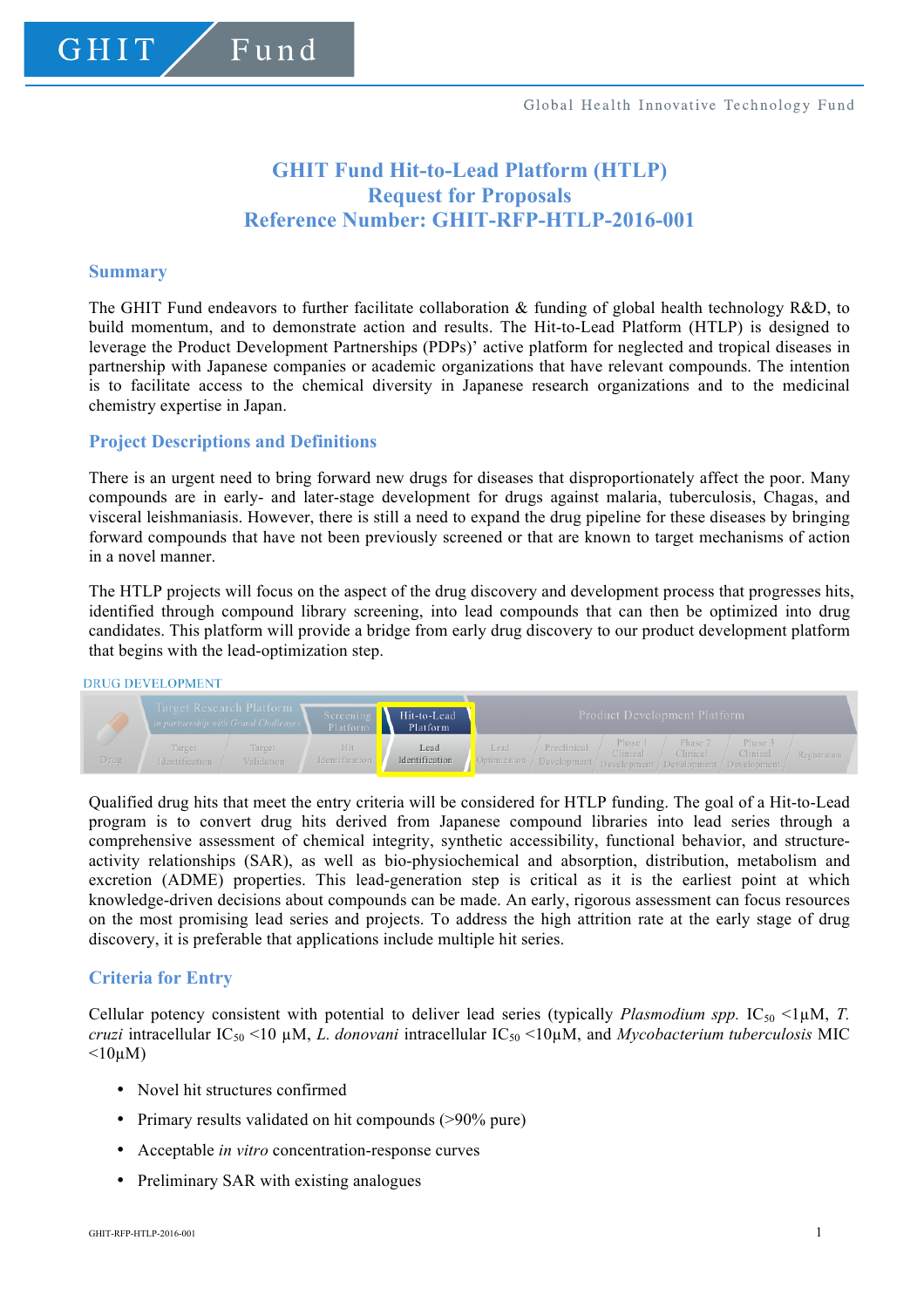- Progressable chemotypes
- $>10$ -fold selectivity for cytotoxicity using a mammalian cell line (e.g. HepG2)
- Adequate selectivity in counter assay(s)

Fund

- No blocking intellectual property (IP)
- No major synthesis or formulation issues anticipated

#### **Project Outcomes**

#### **Generic criteria**

**GHIT** 

- TPP (Target Product Profile)/TCP (Target Candidate Profile) defined
- Acceptable in vitro potency. Oral efficacy in appropriate disease model (see below)
- Potential to deliver compounds with sufficient potency and favorable physicochemical properties (i.e., tractable SAR and structure liability relationships) with properties within the series within 10 fold of the TCP/ TPP
- Synthetic chemistry amenable to rapid series expansion preferred
- $\bullet$  >10 fold selectivity with respect to cytotoxicity
- Acceptable physicochemical properties (typically solubility in PBS >10m0, acceptable lipophilicity)
- Manageable ADME/Toxicity profile (liver microsome stability, plasma binding, permeability, CYP inhibition, hERG inhibition and, typically, secondary pharmacology selectivity profile)
- Oral bioavailability in rodents demonstrated  $(> 25\%)$
- No known toxicophores or undesirable reactive groups and no chemical feature with a liability associated with the pharmacophore; however, if required for biological activity, some indication that its toxicity can be managed
- No acute toxicity from in vivo efficacy studies
- Liabilities of the series understood and a rationale generated for why they can be overcome in the subsequent optimization phase
- No apparent IP obstacles for progression of this series

#### **Malaria**

- In vitro potency against wild type and resistant strains within 10 fold of Target Candidate Profile (TCP)
- Frontrunners tested across the entire malaria life-cycle and specialist mechanistic assays so series' profile and potential for each TCP understood
- In vivo efficacy criteria:
	- $\checkmark$  Blood stages (TCP1 and TCP2): Observed parasite clearance in a *P. falciparum* infected SCID mouse model when given orally:  $ED_{90} < 50$ mg/kg
	- ü Anti-relapse (TCP3a): no *in vivo* criteria demonstrated anti-hypnozoite activity *in vitro*
	- $\checkmark$  Transmission-blocking (TCP3b): Potency in functional gametocyte assay (gamete formation) in a similar range to the *in vitro* asexual blood stage potency
	- Chemoprotection (TCP4): Efficacy in a prophylaxis model of malaria:  $ED_{90} \leq 50$ mg/kg

\*For more information regarding TCPs and TPPs, please refer to the following URL: http://www.mmv.org/research-development/essential-information-scientists/target-product-profiles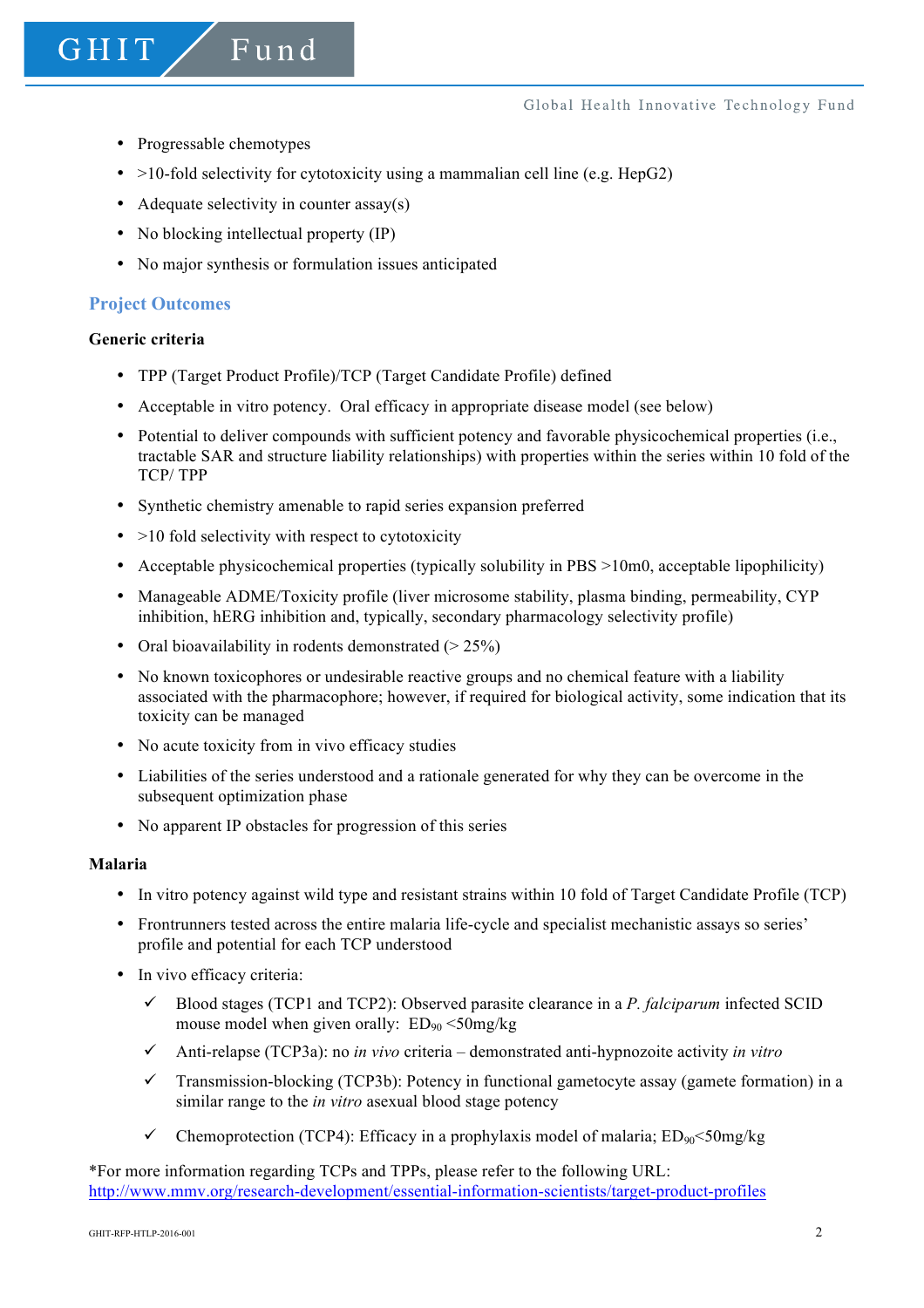#### **Tuberculosis**

- Good *in vitro* activity against replicating and preferably also non-replicating *M. tuberculosis* (MIC under aerobic conditions (MABA) $\leq$   $\mu$ M and/ or under anaerobic conditions (LORA) $\leq$ 20  $\mu$ M)
- Bactericidal activity preferred
- Preliminary indication of safety and efficacy demonstrated in mice (greater than 0.5 log CFU reduction at doses equal to or less than 400 mg/kg in a mouse acute infection model)
- No cross resistance with existing TB drugs

#### **Chagas disease**

- *In vitro* potency within 10 fold of TPP
- Acute mouse model of Chagas disease: 80% parasitaemia reduction or no parasites detected at the end of treatment and an increase in life span (10 x 50mg/kg *p.o.*)

#### **Visceral leishmaniasis**

- *In vitro potency within 10 fold of TPP*
- *Mouse (or hamster) model (infected with L. donovani or L. infantum): >70% reduction in liver parasitaemia after 5 x 50mg/kg p.o. q.d. or b.i.d.*

## **Eligible Collaboration Partners**

Projects will require a commitment to collaborate with one of the three leading drug development PDPs: **Medicines for Malaria Venture (MMV)**, **Drugs for Neglected Diseases** *initiative* **(DND***i***), and the Global Alliance for TB Drug Development (GATB).** A partnership with a PDP needs to have been solidified at the time of proposal submission.

There is no set format for a collaborative project. However, it is important that each partner is contributing something significant to the collaboration. For example, an international organization working only with a Japanese contract research organization would not qualify for funding.

The GHIT Fund has data access and product access policies that must be followed by development partners (http://www.ghitfund.org/afag/policies/en). Both partners to the partnership will need to sign an agreement with the GHIT Fund that includes access principles (data/ IP and product).

### **Applicant Instructions**

All correspondence and documents relating to this RFP shall be written in English. The applicant shall bear all costs associated with the preparation and submission of the proposal, including costs associated with proposal presentation and contract negotiation.

### *Intent to Apply*

Interested applicants must complete the *GHIT-RFP-HTLP-2016-001\_IntentToApply.docx* document and return it by email to HTLPResponse@ghitfund.org no later than **10:00 am Tokyo time March 28, 2016** (use email subject line: GHIT-RFP-HTLP-2016-001\_Intent to Apply). Please do not attach any documents to the *Intent to Apply* form.

Applicants who submit the *Intent to Apply* document will receive a confirmation email. The GHIT Fund staff will then perform an initial partnership and scope eligibility assessment. Eligible applicants will receive a full GHIT Fund proposal template to support proposal development. Also, an individual Project ID will be assigned to each eligible proposal.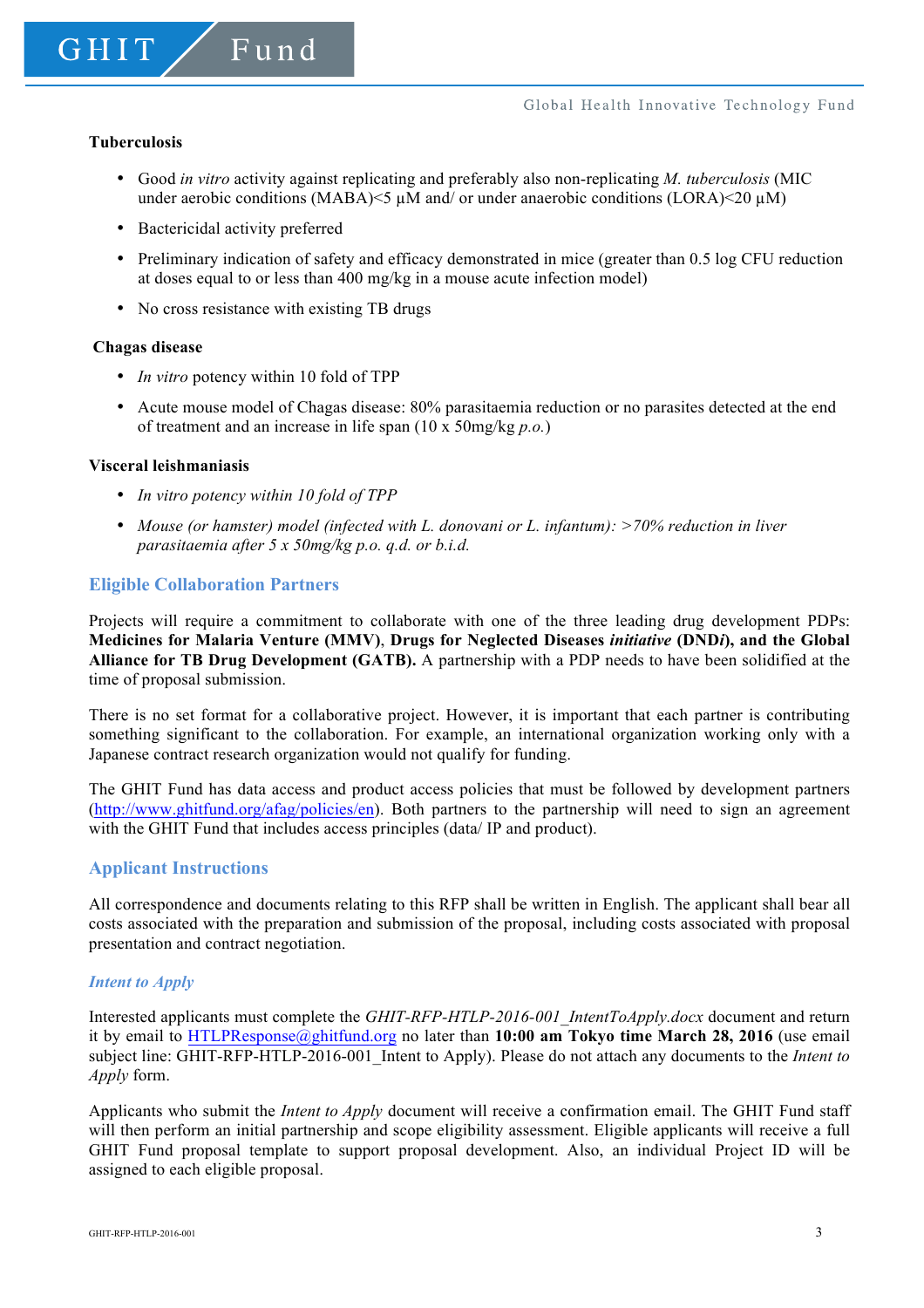#### *Proposal Submission*

Applicants are required to submit their completed proposal to  $HTLPResponse@ghitfund.org$  no later than **10:00 am Tokyo time on April 27, 2016** (use email subject line: [Project ID] GHIT-RFP-HTLP-2016- 001\_Proposal). Applicants who successfully submit their proposal document will receive a confirmation email. Proposals may not be modified after the submission due date.

Proposals must be reviewed and approved by all the collaboration partners who are participating in the project prior to submission. The *Collaboration Partners' Approval* form (*Collaboration\_Partners'\_Approval.docx*) must be signed by all the collaboration partners and a PDF copy must be submitted along with other proposal documents.

The GHIT Fund may, at its own discretion, extend the closing date by notifying applicants who have submitted an *Intent to Apply* document. Proposals received after the closing date for submission, without prior agreement, will be ineligible for consideration, but may be resubmitted in response to future RFPs.

### *RFP Questions*

Prospective applicants may also submit RFP questions to HTLPResponse@ghitfund.org no later than **10:00 am Tokyo time on April 18, 2016** (please use email subject line: GHIT-RFP-HTLP-2016-001 Questions). Please note that it may take time for the GHIT Fund Management Team to respond to your inquiries, so make sure to address your questions well in advance of the submission deadlines.

A Frequently Asked Questions (FAQ) page is available on the GHIT Fund website: https://www.ghitfund.org/afag/seekersfaq/en

## **Proposal Evaluation**

### *Preliminary Examination of Proposals*

Proposals will initially be examined to determine whether the:

- Partnership meets the GHIT Fund eligibility criteria
- Project objectives are aligned with the RFP-specified scope
- Proposal is complete and addresses all required content

Applicants will be notified by email of their proposal's readiness for technical evaluation. GHIT Fund staff may ask clarifying questions or request additional information, as needed, to qualify proposals for evaluation.

### *Technical Evaluation*

All proposals passing the preliminary examination will be evaluated and prioritized based on the following criteria:

- Scientific and technical merit (e.g., sound approach and methodology, level of innovation, overall quality and comprehensiveness)
- Potential Impact (e.g., how it will address a global health priority)
- Partnership and project management (e.g., capabilities and expertise, project history and performance, risk management, budget)

If a proposal has already been deemed technically or scientifically sound and aligned with global health needs by an established independent scientific or technical advisory committee (such as those established by PDPs), the partnership is expected to include a summary of the outcome of that review in their proposal submission.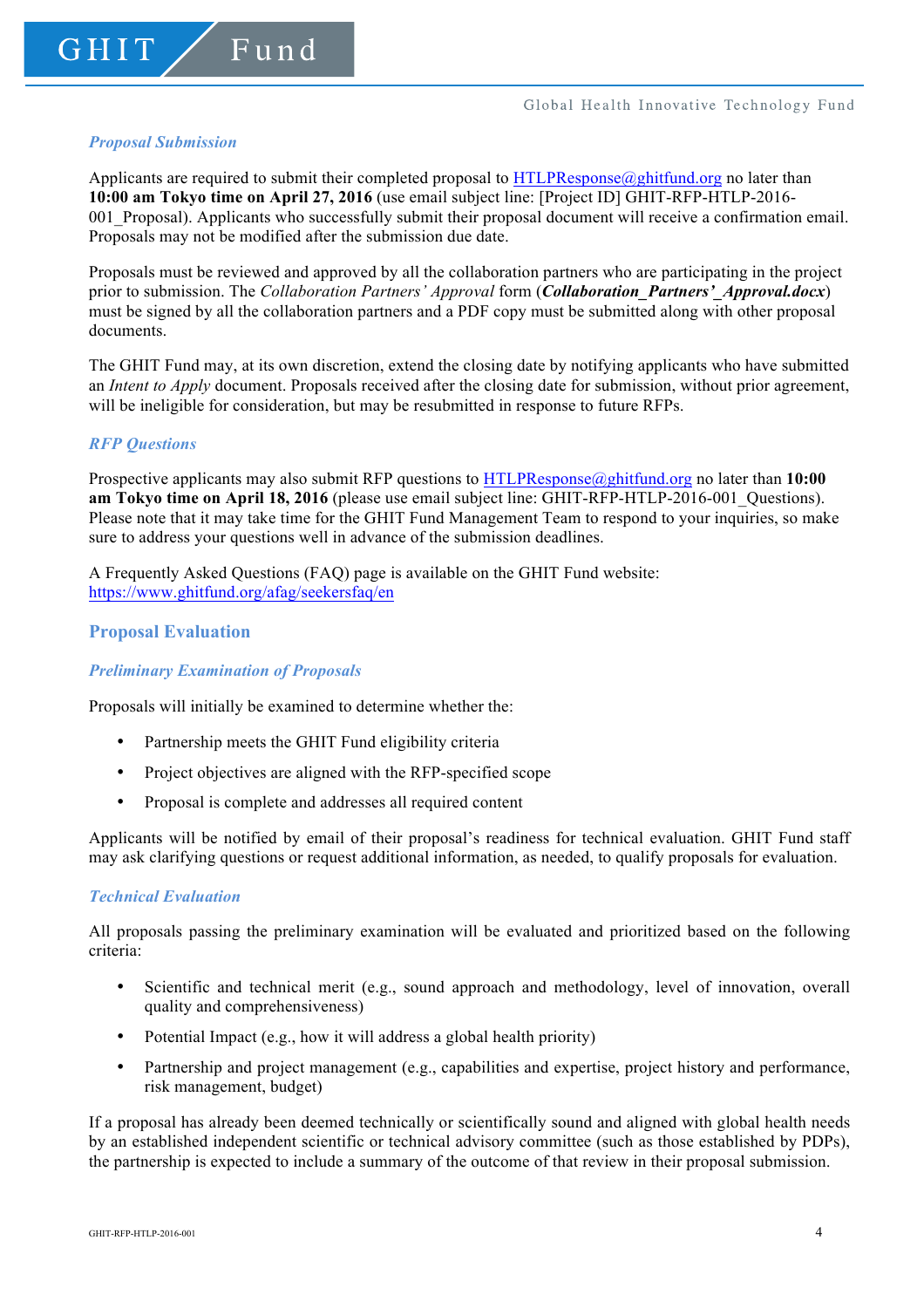## **Award Administration and Conditions**

The GHIT Fund will notify applicants of their selection status by email. The GHIT Fund will not be able to provide formal feedback to applicants receiving a non-award decision.

Applicants are required to identify the designated development partner (investment recipient) and all other collaboration partners of the award decision. The designated development partner will be responsible for the performance of all its collaborating partners. A representative of the designated development partner will serve as the main GHIT Fund point of contact and will be responsible for all discussions and negotiations with the GHIT Fund.

Investments will be awarded for a period reflecting the expected time required to complete agreed activities. **The funding allocation will be milestone based.** The GHIT Fund has the right to terminate the investment agreement if:

- The partnership disbands prior to satisfying its investment project obligations
- The progress of work is such that the obligations undertaken by the partnership will not be fulfilled
- The partnership fails to meet the milestones or goals specified in the investment agreement

If an investment contract is terminated, the GHIT Fund reserves the right to cancel future payments, reclaim paid funds, or mandate that paid funds be redirected to other charitable activities. In lieu of termination, the GHIT Fund may choose to renegotiate the terms of the existing investment agreement.

### **Data Access Policy**

The aim of our Data Access Policy is to articulate the principles that promote the transparency of and accessibility to data related to the safety and efficacy of healthcare technologies. This policy and its principles apply to data generated through activities primarily funded by the GHIT Fund, including but not limited to, those related to the discovery, development, and/or delivery of healthcare technologies.

All data and its processes for access will be transparent and clearly defined with the aim to ensure data quality, security, and equitable access. All data and findings will be disclosed in a broad and prompt manner in order to optimize prospects for the translation of findings in the global advancement of new healthcare technologies. Development partners should utilize public-access repositories and, if unavailable, should use alternatives for access that can ensure the transmission of new scientific findings to the larger research and development community globally.

Respect must be given to individuals and communities from or about whom data are collected. Respect must also be given to all matters of confidentiality and attribution as they pertain to researchers, evaluators, and their collaborators. Confidentiality and respect for such should be fully recognized where necessary or required by law or regulation.

Any and all existing data and findings owned by a development partner at the initiation of a project, including but not limited to information, know-how or intellectual property, will remain that of the original holder. The original holder may share, assign, or license their rights to a third party.

Ownership of any and all data and findings that is obtained or created through activities funded by the GHIT Fund and that can be applied for any intellectual property rights will be discussed and negotiated between participants and/or development partners of a project. All final agreements shall be in alignment with the licensing and pricing principles outlined below.

Any existing data owned by a development partner and/or any new data obtained through activities funded by the GHIT Fund may be disclosed by the GHIT Fund to a third party if such data is used in a patent application for a product which was derived from the activities funded by the GHIT Fund; provided, however:  $(1)$  the disclosure of such data shall be limited to the proposed title of the invention, a draft of the abstract, the international non-proprietary name (INN) where applicable, and an outline of the specifications of such patent